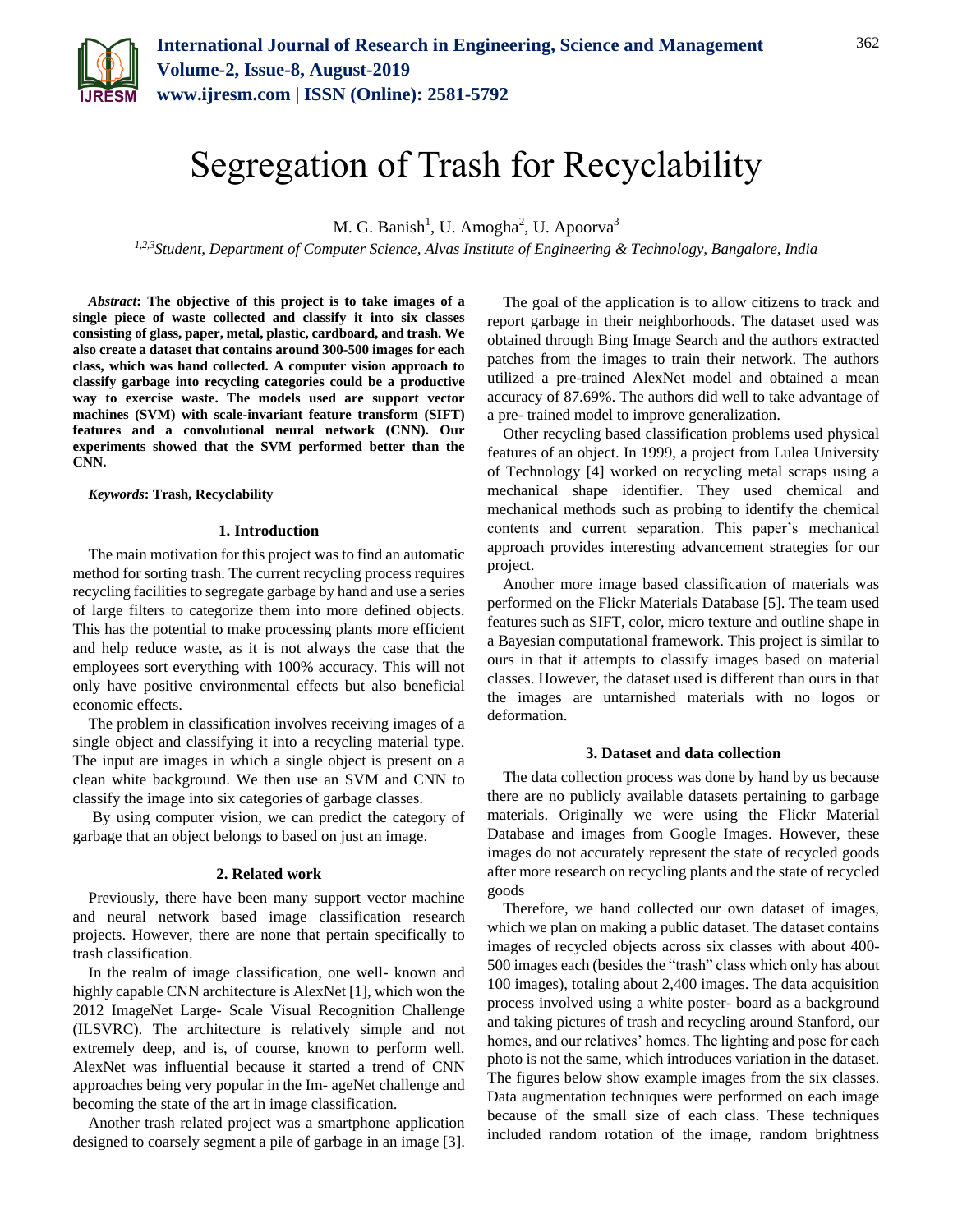

control of the image, random translation of the image, random scaling of the image, and random shearing of the image. These image transformations were chosen to account for the different orientations of recycled material and to maximize the dataset size. We also performed mean subtraction and normalization.



# **4. Model and methods**

# *A. Support Vector Machine*

An SVM was used for the first run through for the classification of trash into recycling categories. The SVM was chosen because it is considered one of the best initial classification algorithms and is not as complicated compared to a CNN.

The SVM classifies items by defining a separating hyperplane for multidimensional data. The hyperplane that the algorithm attempts to find is the hyperplane that gives the largest minimum distance to the training examples. More specifically, an SVM's optimization objective is,

$$
\min_{y,w,b}\frac{1}{2}|\mu|^2
$$

s.t  $y^{(i)}(w^T x^{(i)} + b) \ge 1$ ,  $i = 1, ..., m$ 

where *w*, *b* are parameters of our hypothesis func- tion,  $y^{(i)}$ represents the label for a specific example,  $x^{(i)}$  is the  $i^{th}$  example out of  $m$ , and  $\gamma$  is the min- imum geometric margin of all training examples. For a multiclass SVM, a common method is a one versus all classification where the class is chosen based on which class model classifies the test datum with greatest margin.

The features used for the SVM were SIFT fea- tures. On a high level, the SIFT algorithm finds blob like features in an image and describes each in 128 numbers.

Specifically, the SIFT algorithm passes a dif- ference of Gaussian filter that varies  $\sigma$  values as an approximate for Laplacian of Gaussian. The *σ* values act to detect larger and smaller areas of an image. Then images are then searched for local extrema over scale and space. A pixel in an image is compared with neighbors of varying scale. If the pixel is a local extrema, it is a potential key point. Once potential key points are found they have to be refined through Taylor series expansion and thresholding. Then orientation is assigned to each keypoint to achieve invariance to image rotation. The keypoint is rotated in 360 directions plotted like a histogram in 36 bins (10 degrees per bin) based on the gradient magnitude at certain rotations. The keypoint is chosen to be the rotation with the highest number of values in a bin. After the keypoint is found, a 16x16 neighborhood around the keypoint is taken. It is then divided into 16 sub-blocks of 4x4 size. For each sub-block, 8 bin orientation histogram is created. So a total of 128 bin values are available. SIFT features are powerful because they are invariant to scale, noise and illumination which is perfect for recycling classification.

Most recycling objects are not extremely different looking but are variations in size and color.

Then bag of features was applied. The SIFT descriptors for the training images were clustered by the k-means algorithm where k was the number of training examples. Then for each new test example, the SIFT features are pulled and a histogram of values based on the original clustering is used as the data point for the dataset. This greatly reduces the required SVM training time since an image is reduced to a histogram.



# *B. Convolutional Neural Network*

We use the Torch7 framework for Lua to con- struct our CNN. We implemented an eleven layer CNN that is very similar to AlexNet. Our network is smaller than AlexNet (using ¾ of the amount of filters for some convolutional layers) because of computational constraints.

- *•* Layer 0: Input image of size 256x256
- *•* Layer 1: Convolution with 96 filters, size 11x11, stride 4, padding 2
- *•* Layer 2: Max-Pooling with a size 3x3 filter, stride 2
- *•* Layer 3: Convolution with 192 filters, size 5x5, stride 1, padding 2
- *•* Layer 4: Max-Pooling with a size 3x3 filter, stride 2
- *•* Layer 5: Convolution with 288 filters, size 3x3, stride 1, padding 1
- *•* Layer 6: Convolution with 288 filters, size 3x3, stride 1, padding 1
- *•* Layer 7: Convolution with 192 filters, size 3x3, stride 1, padding 1
- Layer 8: Max-Pooling with a size 3x3, stride 2
- *•* Layer 9: Fully Connected with 4096 neurons
- *•* Layer 10: Fully Connected with 4096 neurons
- Layer 11: Fully Connected with 5 neurons
- *•* Result: Non-normalized log softmax scores, 5 classes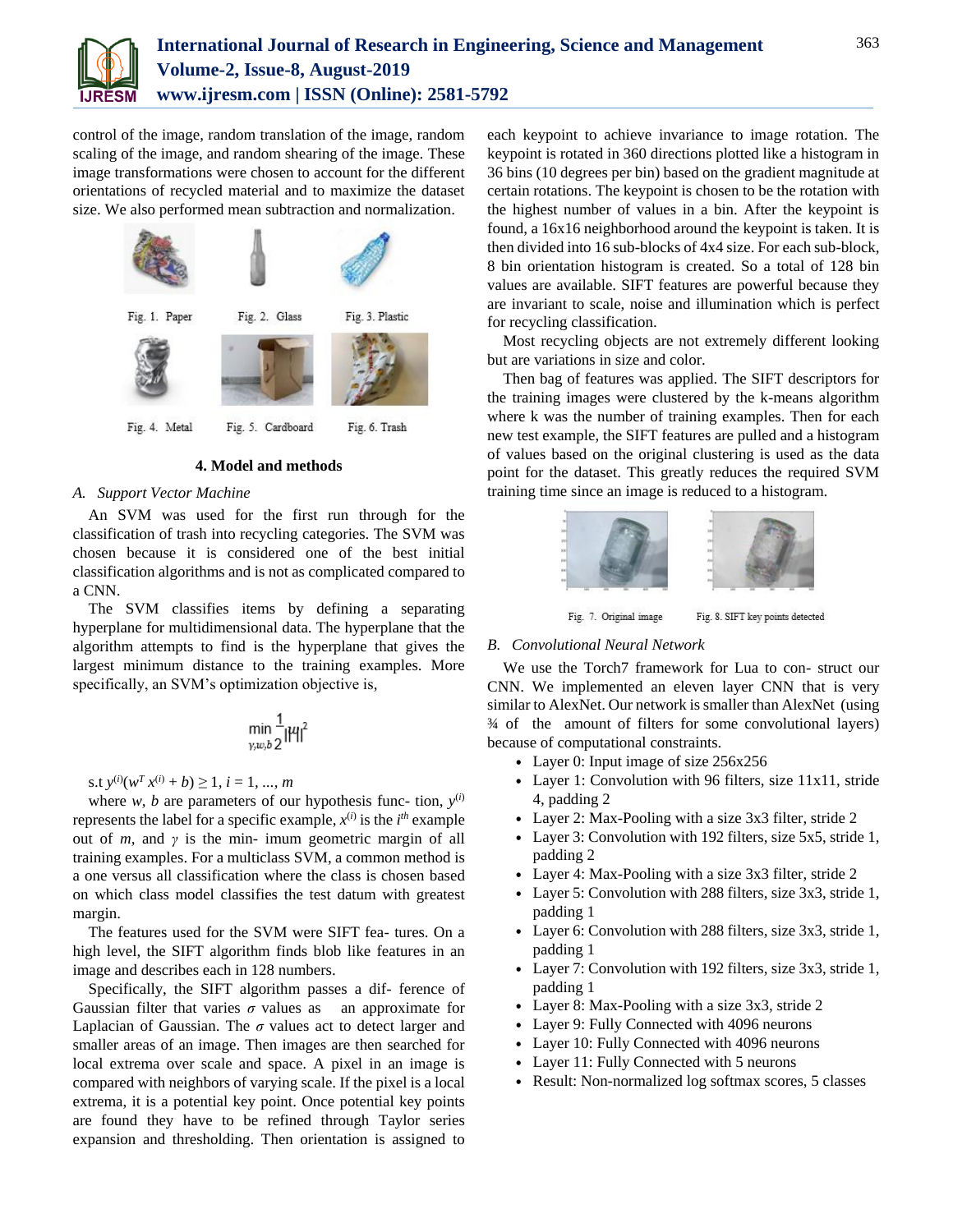

# **5. Experiments**

# *A. Support Vector Machines*

For the SVM, a radial basis kernel was chosen. The kernel is defined as,

$$
K(x, x^{j}) = exp(-\frac{||x - x^{j}||^{2}}{2\sigma^{2}})
$$

Radial basis kernels are often the best for image datasets. We experimented with other kernels, such as the linear kernel and polynomial kernel, but those did not perform as well.

The C parameter of the SVM was set to 1000. This parameter tells the SVM optimization how much to avoid misclassifying each training example.

A low C parameter did not work on this dataset because the SVM simply returned the same label for all of the data. This value was found from an exploration of a range of numbers.

Gamma was set to an intermediate value of 0.5 as to not require too extreme margins or too small margins.

# *B. Convolutional Neural Network*

The CNN was trained with a train/val/test split of 70/13/17, an image size of 256x256, 60 epochs, a batch size of 32, a learning rate of 5e-8, 5e-1 weight decay every 5 epochs, an L2 regularization strength of 7.5e-2, and Kaiming weight initialization [6]. We did not use the same hyper parameters that AlexNet used because of the differing tasks at hand (ImageNet contains about 1.3 million images). Many hyper parameters were experimented with and these were the ultimate hyper parameters we ended up with.

We encountered trouble training the neural network, as it would not learn. We chose to omit the "trash" class images because there were only about 1/5 of the images compared to the other classes because they would create an imbalance in the dataset.

#### **6. Results**

# *A. Support Vector Machines*

The SVM achieved better results than the CNN. It achieved a test accuracy of 65% using a 70/30 training/testing data split. The training error was 30%. The SVM is a relatively simpler algorithm than the CNN, which may attribute to its success in this task.

| material  | precision | recall |
|-----------|-----------|--------|
| glass     | 0.53      | 0.60   |
| paper     | 0.79      | 0.70   |
| cardboard | 0.62      | 0.66   |
| plastic   | 0.55      | 0.69   |
| metal     | 0.65      | 0.59   |
| trash     | 0.23      | 0.35   |

#### *B. Convolutional Neural Network*

As stated in the experiments section, we had trouble with training the network. The network seemed to not learn, as the test accuracy we achieved in the experiment described was only 22%. This is barely better than random classification and it tells

us that the hyper parameters are not working well, or the model is too complex or too simple.



Fig. 9. Confusion matrix from the SVM run on a smaller version of the dataset



Fig. 10. Confusion matrix from the CNN run on the test split

| precision | recall |
|-----------|--------|
| 0.23      | 0.17   |
| 0.21      | 0.29   |
| 0.17      | 0.21   |
| 0.12      | 0.21   |
| 0.37      | 0.28   |
|           |        |



We saw the same problem of the network not learning on earlier attempts at training the network with a variety of hyper parameters. Previously, we used an image size of 384x384,